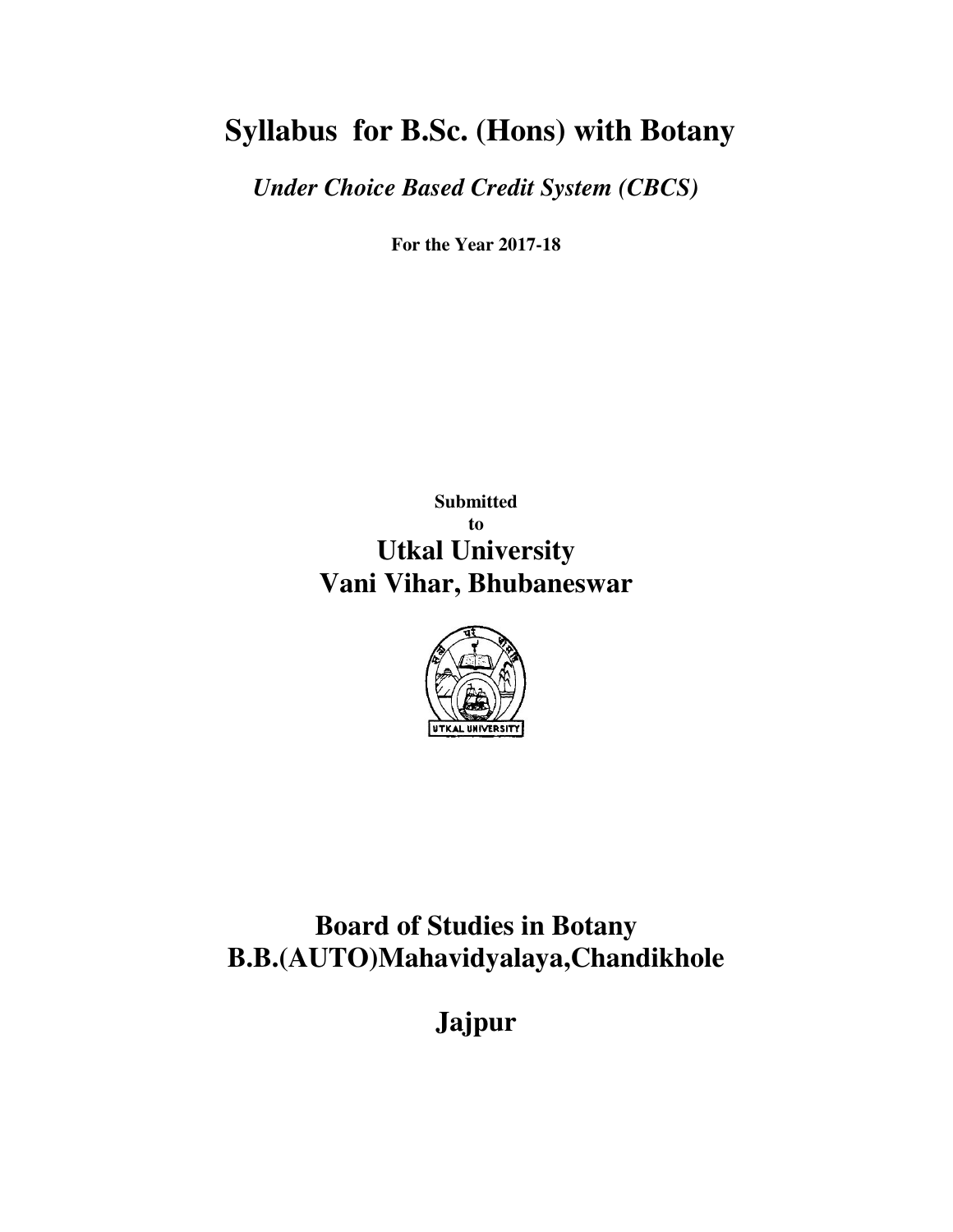#### BOTANY(HONOURS) SEMESTER-I C-I: MICROBIOLOGY & PHYCOLOGY (Credits-6: Theory-4, Practical-2)-Max. Marks: 100 THEORY (Each class 1 hr.): Marks-70 PRACTICAL (Each class 2 hrs.): Marks-30 Lectures: 60 (40 Theory + 20 Practical classes)

Unit-I

Introduction to microbial world, microbial nutrition, growth and metabolism. (2 lectures) Unit-II

Bacteria: Discovery, general characteristics, types-archaebacteria, eubacteria, wall-less forms(mycoplasma and spheroplasts), cell structure, nutritional types, reproductionvegetative, asexual and recombination (conjugation, transformation and transduction). Economic importance of bacteria with reference to their role in agriculture and industry (fermentation and medicine). (5 lectures)

Unit-III

Algae:- General characteristics; Ecology and distribution; range of thallus organization; Cell structure and components; cell wall, pigment system, reserve food (of only groups represented in the syllabus), agella; and methods of reproduction, classification; criteria, system of Fritsch, and evolutionary classification of Lee (only upto groups); significant contributions of important phycologists

(F.E. Fritsch, G.M. Smith, R.N. Singh, T.V. Desikachary, H.D. Kumar, M.O.P. Iyengar). Role of algae in the environment, agriculture, biotechnology and industry. (6 lectures) Unit-IV

Cyanophyta:- Ecology and occurrence, range of thallus organization, cell structure, heterocyst, reproduction.economic importance; role in biotechnology. Morphology and life-cycle of Nostoc.(5lectures)

Chlorophyta:- General characteristics, occurrence, range of thallus organization, cell structure andreproduction. Morphology and life-cycles of Chlamydomonas, Volvox, Oedogonium, Coleochaete.Evolutionary significance of Prochloron.(5 lectures) Unit-V

Charophyta:- General characteristics; occurrence, morphology, cell structure and lifecycle of Chara;evolutionary significance.(2 lectures)

Xanthophyta:- General characteristics; range of thallus organization; Occurrence, morphology and life-cycle of Vaucheria.(3 lectures)

Phaeophyta:- Characteristics, occurrence, range of thallus organization, cell structure and reproduction. Morphology and life-cycles of Ectocarpus and Fucus.(3 lectures) Rhodophyta:- General characteristics, occurrence, range of thallus organization, cell structure and reproduction. Morphology and life-cycle of Polysiphonia.(4 lectures)

#### PRACTICAL

Microbiology:

1. Electron micrographs/Models of viruses T-Phage and TMV, Line drawings/ Photographs of Lytic and Lysogenic Cycle.

2. Types of Bacteria to be observed from temporary/permanent slides/photographs. Electron micrographs of bacteria, binary fission, endospore, conjugation, root Nodule.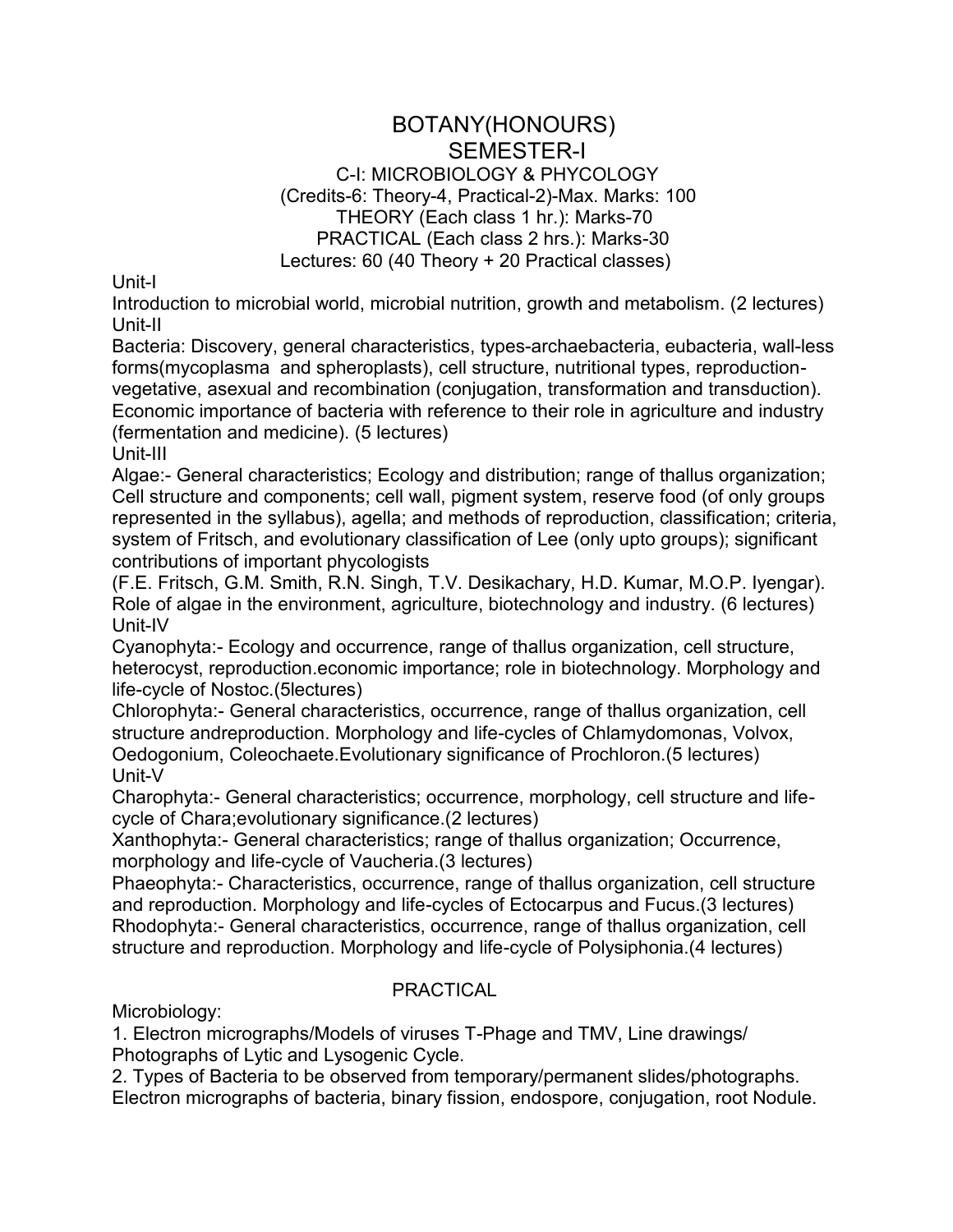3. Gram staining.

4. Endospore staining with malachite green using the (endospores taken from soil bacteria).

Phycology:

Study of vegetative and reproductive structures of Nostoc, Chlamydomonas (electron micrographs),Volvox, Oedogonium,Coleochaete, Chara, Vaucheria, Ectocarpus, Fucus and Polysiphonia,Procholoron through electron micrographs, temporary preparations and permanent slides.

Suggested Readings:

1. Lee, R.E. (2008). Phycology, Cambridge University Press, Cambridge. 4th edition. 2. Prescott, L.M., Harley J.P., Klein D. A. (2005). Microbiology, McGraw Hill, India. 6th edition.

3. Kumar, H.D. (1999). Introductory Phycology. A\_liated East-West Press, Delhi. 4. Sahoo, D. (2000). Farming the ocean: seaweeds cultivation and utilization. Aravali Interna-

tional, New Delhi.

5. Campbell, N.A., Reece J.B., Urry L.A., Cain M.L., Wasserman S.A. Minorsky P.V., **Jackson** 

R.B. (2008). Biology, Pearson Benjamin Cummings, USA. 8th edition.

6. Pelczar, M.J. (2001) Microbiology, 5th edition, Tata McGraw-Hill Co, New Delhi.

C-2: BIOMOLECULES & CELL BIOLOGY (Credits-6: Theory-4, Practical-2)-Max. Marks: 100 THEORY (Each class 1 hr.): Marks-70 PRACTICAL (Each class 2 hrs.): Marks-30 Lectures: 60 (40 Theory + 20 Practical classes)

Unit-I

Biomolecules: Types and significance of chemical bonds; Structure and properties of water; pH and buffers.(2 lectures)

Carbohydrates: Nomenclature and classification; Role of monosaccharides (glucose, fructose, sugar alcohols mannitol and sorbitol); Disaccharides (sucrose, maltose,

lactose), Oligosaccharides and polysaccharides (structural-cellulose, hemicelluloses, pectin, chitin, mucilage; storage, starch, insulin) (3 lectures)

Lipids: Defination and major classes of storage and structural lipids. Storage lipids. Fatty acids structure and functions. Essential fatty acids. Triacyl glycerols structure, functions and properties.(2 lectures)

Proteins: Structure of amino acids; Peptide bonds; Levels of protein structure-primary, secondary,tertiary and quarternary; Isoelectric point; Protein denaturation and biological roles of proteins. (2lectures)

Nucleic acids: Structure of nitrogenous bases; Structure and function of nucleotides; Types of nucleic acids; Structure of A, B, Z types of DNA; Types of RNA; Structure of tRNA. (4 lectures)

Unit-II

Bioenergenetics: Laws of thermodynamics, concept of free energy, endergonic and exergonic reactions, coupled reactions, redox reactions. ATP: structure, its role as a energy currency molecule. (3 lectures)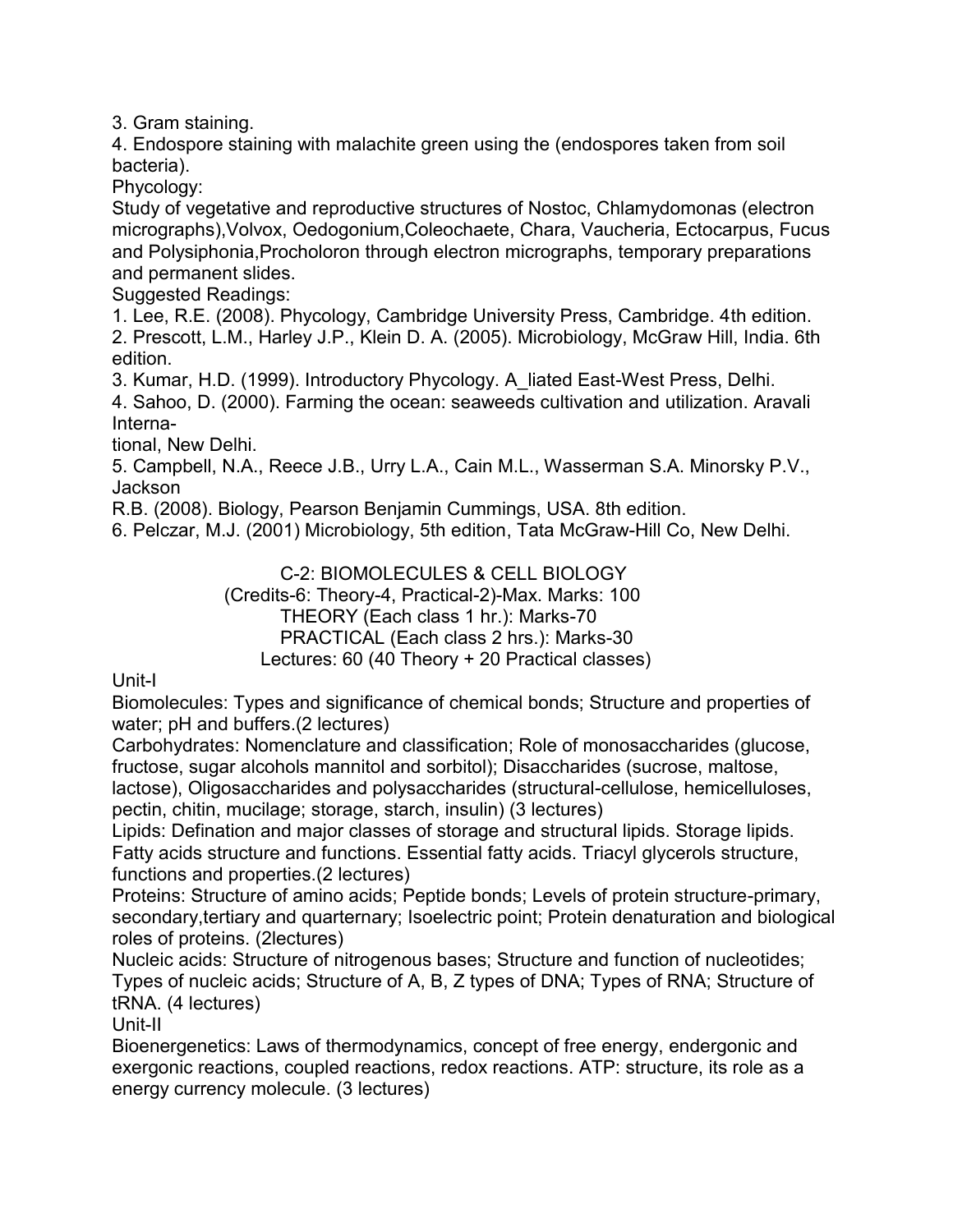Enzymes: Structure of enzyme: holoenzyme, apoenzyme, cofactors, coenzymes and prosthetic group; Classification of enzymes; Features of active site, substrate specificity, mechanism of action (activation energy, lock and key hypothesis, induced- fit theroy), Michaelis Menten equation, enzyme inhibition and factors affecting enzyme activity. (4 lectures)

Unit-III

The cell: Cell as a unit of structure and function; Characteristics of prokaryotic and eukaryotic cells;Origin of eukaryotic cell (Endosymbiotic theory). (2 lectures) Cell wall and plasma membrane: Chemistry, structure and function of Plant Cell Wall. Overview of membrane function;fluid mosaic model; Chemical composition of membranes; Membrane transport Passive, active and facilitated transport, endocytosis and exocytosis. (3 lectures)

Unit-IV

Cell organelles: Nucleus; Structure-nuclear envelope, nuclear pore complex, nuclear lamina, molecular organization of chromatin; nucleolus. (3 lectures)

Cytoskeleton: Role and structure of microtubules, micro filaments and intermediary filament. (2 lectures)

Chloroplast, mitochondria and peroxisomes: Structural organization; Function; Semiautonomous nature of mitochondria and chloroplast. (2 lectures)

Endoplasmic Reticulum, Golgi Apparatus, Lysosomes (2 lectures)

Unit-V

Cell division: Eukaryotic cell cycle, different stages of mitosis and meiosis. Cell cycle, Regulation of cell cycle. (6 lectures)

## PRACTICAL

1. Qualitative tests for carbohydrates, reducing sugars, non-reducing sugars, lipids and proteins.

2. Study of plant cell structure with the help of epidermal peel mount of Onion/Rhoeo/Crinum.

3. Demonstration of the phenomenon of protoplasmic streaming in Hydrilla leaf.

4. Measurement of cell size by the technique of micrometry.

5. Counting the cells per unit volume with the help of haemocytometer. (Yeast/pollen grains).

6. Study of cell and its organelles with the help of electron micrographs.

7. Study the phenomenon of plasmolysis and deplasmolysis.

8. Study different stages of mitosis and meiosis using aceto carmine and aceto orcine method.

Suggested Readings:

1. Campbell, MK (2012) Biochemistry, 7th ed., Published by Cengage Learning.

2. Campbell, PN and Smith AD (2011) Biochemistry Illustrated, 4th ed., Published by Churchill Livingstone.

3. Tymoczko JL, Berg JM and Stryer L (2012) Biochemistry: A short course, 2nd ed., W.H.Freeman

4. Berg JM, Tymoczko JL and Stryer L (2011) Biochemistry, W.H.Freeman and **Company** 

5. Nelson DL and Cox MM (2008) Lehninger Principles of Biochemistry, 5th Edition., W.H.Freeman and Company.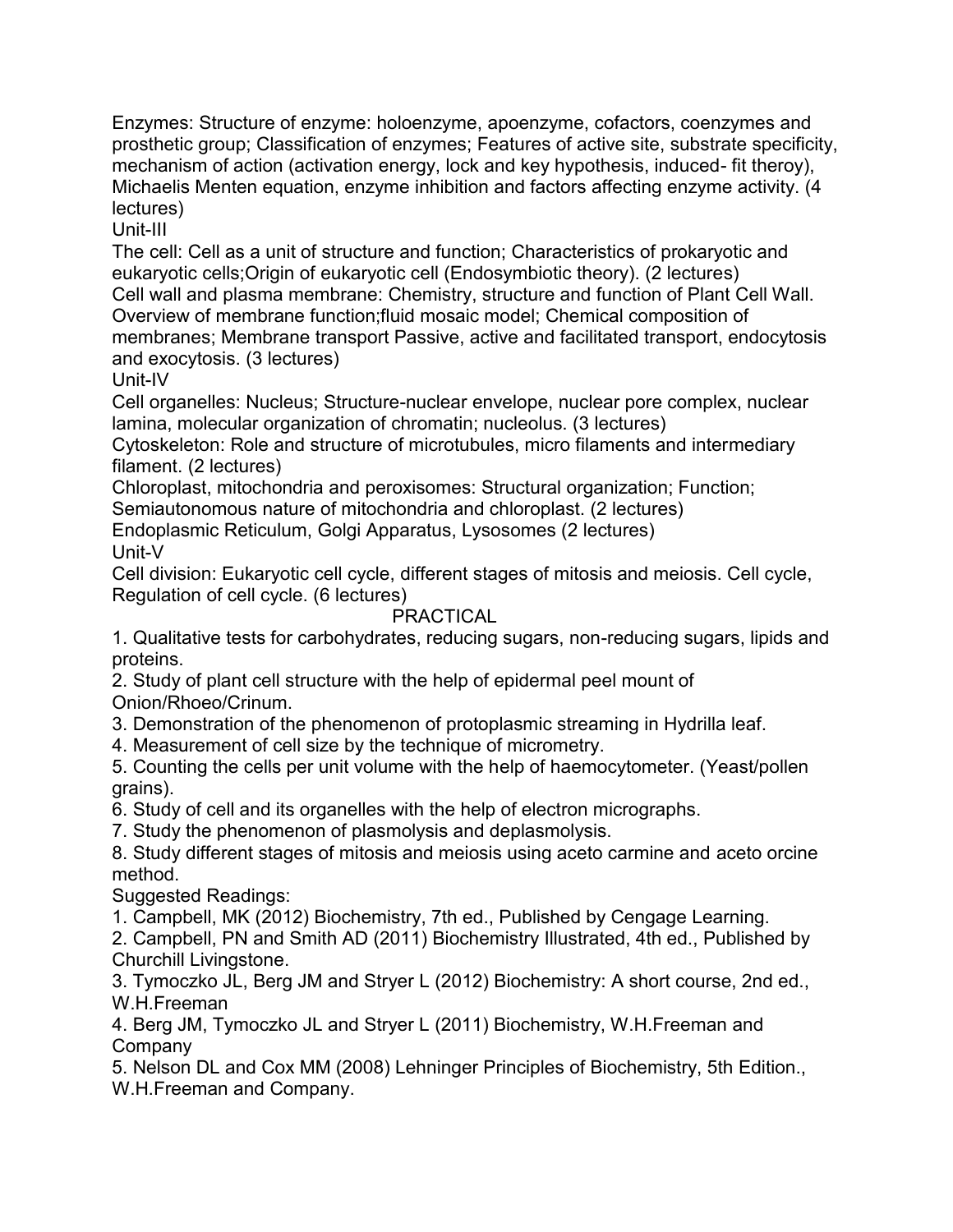6. Karp, G. (2010). Cell Biology, John Wiley & Sons, U.S.A. 6th edition.

7. Hardin, J., Becker, G., Skliensmith, L.J. (2012). Beckers World of the Cell, Pearson Education Inc. U.S.A. 8th edition.

8. Cooper, G.M. and Hausman, R.E. 2009 The Cell: A Molecular Approach. 5th edition. ASM Press & Sunderland, Washington, D.C.; Sinauer Associates, MA.

9. Becker, W.M., Kleinsmith, L.J., Hardin. J. and Bertoni, G. P. 2009 The World of the Cell.

7th edition. Pearson Benjamin Cummings Publishing, San Francisco

## SEMESTER-II

## C-3: MYCOLOGY & PHYTOPATHOLOGY

(Credits-6: Theory-4, Practical-2)-Max. Marks: 100

## THEORY (Each class 1 hr.): Marks-70

## PRACTICAL (Each class 2 hrs.): Marks-30

#### Lectures: 60 (40 Theory + 20 Practical classes)

Unit-I

Introduction to true fungi: Definition, General characteristics; Affinities with plants and animals; Thallus organization; Cellwall composition; Nutrition; Classiffication. Chytridiomycetes: General account (5 lectures)

Zygomycota: General characteristics; Ecology; Thallus organisation; Life cycle with reference to Rhizopus. (4 lectures)

Ascomycota: General characteristics (asexual and sexual fruiting bodies); Ecology; Life cycle,Heterokaryosis and parasexuality; life cycle and classification with reference to Saccharomyces, Aspergillus, Penicillium, Alternaria and Neurospora, Peziza. (5 lectures)

Unit-II

Basidiomycota: General characteristics; Ecology; Life cycle and Classification with reference to black stem rust on wheat Puccinia (Physiological Specialization), loose and covered smut (symptoms only), Agaricus; Bioluminescence, Fairy Rings and Mushroom Cultivation. (5 lectures)

Allied Fungi: General characterises; Status of Slime molds, Classification; Occurrence; Types of plasmodia; Types of fruiting bodies. (3 lectures)

Oomycota: General characteristic; Ecology; Life cycle and classification with reference to Phytophthora, Albugo. (4 lectures)

Unit-III

Symbiotic associations: Lichen Occurrence; General characteristics; Growth forms and range of thallus organization; Nature of associations of algal and fungal partners; Reproduction.Mycorrhiza- Ectomycorrhiza, Endomycorrhiza and their significance. (4 lectures)

Unit-IV

Applied Mycology: Role of fungi in biotechnology, Application of fungi in food industry (Flavour & texture, Fermentation, Baking, Organic acids, Enzymes, Mycoproteins); Secondary metabolites (Pharmaceutical preparations); Agriculture (Biofertilizers); Mycotoxins; Biological control (Myco-fungicides, Mycoherbicides, Mycoinsecticides, Myconematicides); Medical mycology. (5 Lectures) Unit-V

Phytopathology: Terms and concepts; General symptoms; Geographical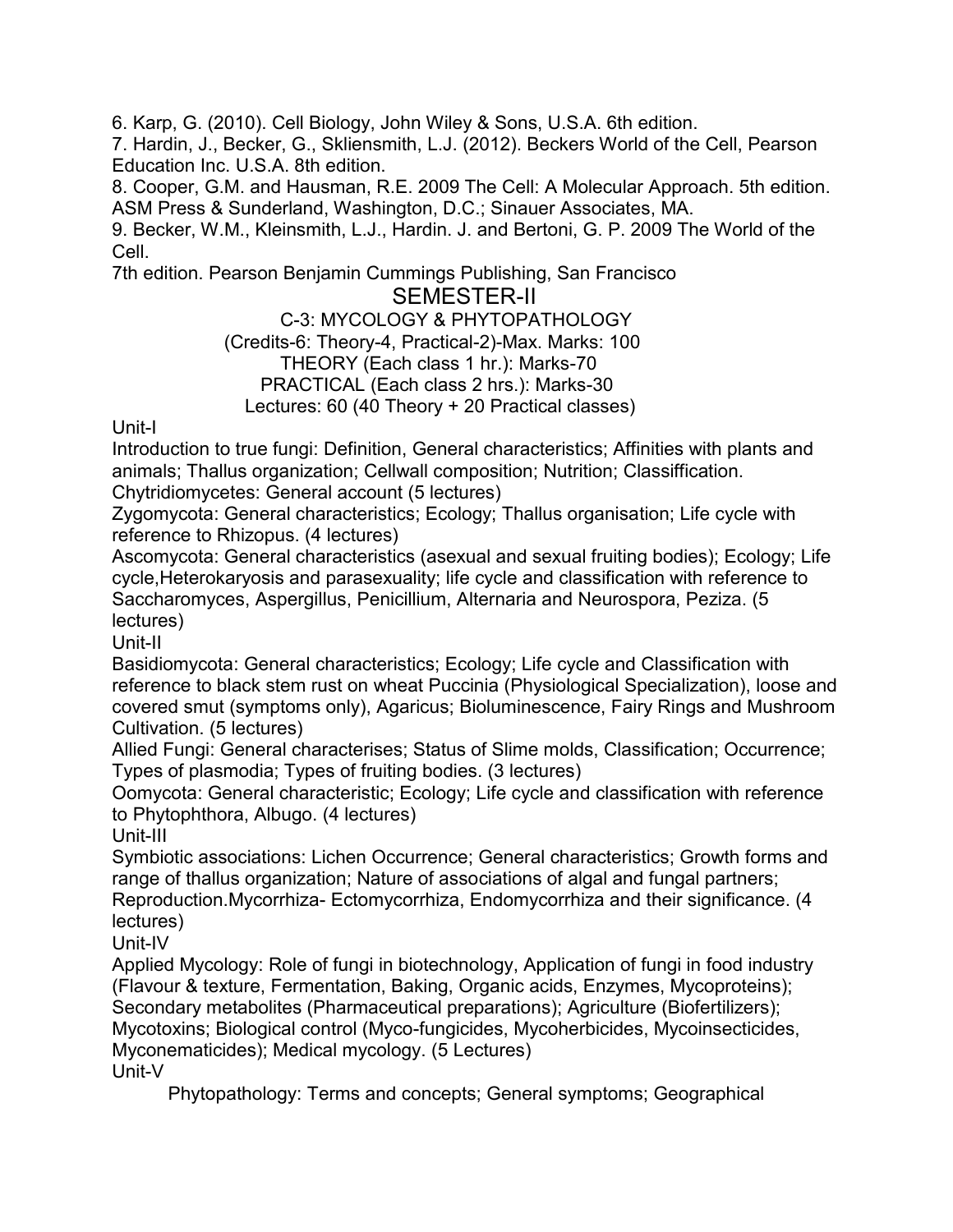distribution of diseases;etiology; symptomology; Host- Pathogen relationships;disease cycle and environmental relation; pre-vention and control of plant diseases, and role of quarantine. Bacterial diseases Citrus canker and angular leaf spot disease of Cotton.Viral diseases Tobacco Mosaic viruses, vein clearing. Fungal diseases Early blight of potato, Black stem rust of wheat, white rust of crucifers. (5 lectures)

PRACTICAL

1. Introduction to the world of fungi (Unicellular, coenocytic/septate mycelium, asocarps & basidiocarps).

2. Rhizopus: study of asexual stage from temporary mounts and sexual structures through permanent slides.

3. Aspergillus and Penicillium: study of asexual stage from temporary mounts. Study of Sexual stage from permanent slides/photographs.

4. Peziza: sectioning through ascocarp.

5. Alternaria: Specimens/photographs and temporary mounts.

6. Puccinia: Herbarium specimens of Black Stem Rust of Wheat and infected Barberryleaves; sections/ mounts of spores on wheat and permanent slides of both the hosts.

7. Agaricus: Specimens of button stage and full grown mushroom; sectioning of gills of Agaricus,fairy rings and bioluminescent mushrooms to be shown.

8. Albugo: Study of symptoms of plants infected with Albugo; asexual phase study throughsection/temporary mounts and sexual structures through permanent slides.

9. Lichens: Study of growth forms of lichens (crustose, foliose and fruticose) on di\_erent substrates. Study of thallus and reproductive structures (soredia and apothecium) through permanent slides. Mycorrhizae: ectomycorrhiza and endo mycorrhiza (Photographs)

10. Phytopathology: Herbarium specimens of bacterial diseases; Citrus Canker; Viral diseases:

TMV, Fungal diseases: Early blight of potato, and White rust of crucifers.Suggested Readings:

1. Agrios, G.N. 1997 Plant Pathology, 4th edition, Academic Press, U.K.

2. Alexopoulos, C.J., Mims, C.W., Blackwell, M. (1996). Introductory Mycology, John Wiley & Sons (Asia) Singapore. 4th edition.

3. Webster, J. and Weber, R. (2007). Introduction to Fungi, Cambridge University Press, Cambridge. 3rd edition.

4. Sethi, I.K. and Walia, S.K. (2011). Text book of Fungi and Their Allies, Macmillan Publishers India Ltd.

5. Sharma, P.D. (2011). Plant Pathology, Rastogi Publication, Meerut, India.

C-4: ARCHEGONIATE

(Credits-6: Theory-4, Practical-2)-Max. Marks: 100

THEORY (Each class 1 hr.): Marks-70

PRACTICAL (Each class 2 hrs.): Marks-30

Lectures: 60 (40 Theory + 20 Practical classes)

Unit-I

Introduction: Unifying features of archegoniates; Transition to land habit; Alternation of generations. (2 lectures)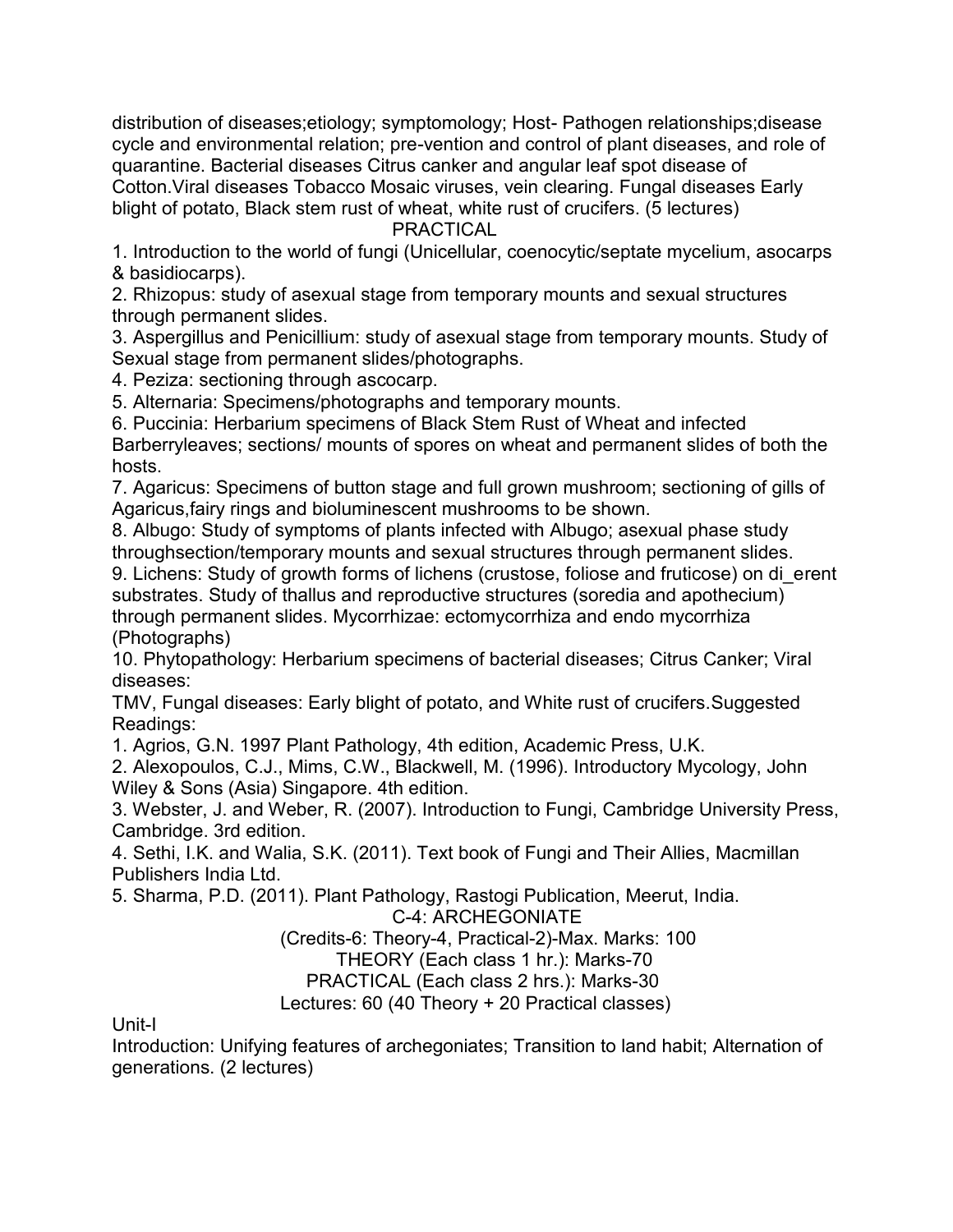Unit-II

Bryophytes: General characteristics; Adaptations to land habit; Classi\_cation; Range of thallus or-

ganization.Classi\_cation (up to family).Riccia, Marchantia, Pellia, Porella, Anthoceros, Sphagnum and Funaria; Reproduction and evolutionary trends in Riccia, Marchantia , Anthoceros and Funaria (developmental stages not included). Ecological and economic importance of bryophytes with special reference to Sphagnum. (12 lectures) Unit-III

Pteridophytes: General characteristics, classi\_cation. Classi\_cation (up to family), morphology,anatomy and reproduction of Psilotum, Selaginella, Equisetum and Pteris.(Developmental details not to be included).Apogamy, and apospory, heterospory andseed habit, telome theory, stelar evolution.Ecological and economic importance. (10 lectures)

Unit-IV

Gymnosperms: General characteristics, classi\_cation (up to family), morphology, anatomy and reproduction of Cycas, Pinus, Ginkgo and Gnetum. (Developmental details not to be included).Ecological and economic importance. (8 lectures) Unit-V

Fossils: Geographical time scale, fossils and fossilization process. Morphology, anatomy and affinities of Rhynia, Calamites, Lepidodendron, Lyginopteris and Cycadeoidea. (8 lectures)

#### PRACTICAL

1. Riccia Morphology of thallus.

2. Marchantia- Morphology of thallus, whole mount of rhizoids & Scales, vertical sectionof thallus through Gemma cup, whole mount of Gemmae (all temporary slides), vertical section of Antheridiophore, Archegoniophore, longitudinal section of Sporophyte (all permanent slides).

3. Anthoceros- Morphology of thallus, dissection of sporophyte (to show stomata, spores,pseudoelaters,columella) (temporary slide), vertical section of thallus (permanent slide).

4. Pellia, Porella- Permanent slides.

5. Sphagnum- Morphology of plant, whole mount of leaf (permanent slide only).

6. Funaria- Morphology, whole mount of leaf, rhizoids, operculum, peristome, annulus,spores (temporary slides); permanent slides showing antheridial and archegonial heads, longitudinal section of capsule and protonema.

7. Psilotum- Study of specimen, transverse section of synangium (permanent slide).

8. Selaginella- Morphology, whole mount of leaf with ligule, transverse section of stem, wholemount of strobilus, whole mount of microsporophyll and megasporophyll (temporary slides),longitudinal section of strobilus (permanent slide).

9. Equisetum- Morphology, transverse section of internode, longitudinal section ofstrobilus, transverse section of strobilus, whole mount of sporangiophore, whole mount of spores (wet and dry) (temporary slide), transverse section of rhizome (permanent slide).

10. Pteris- Morphology, transverse section of rachis, vertical section of sporophyll, wholemount of sporangium, whole mount of spores (temporary slides), transverse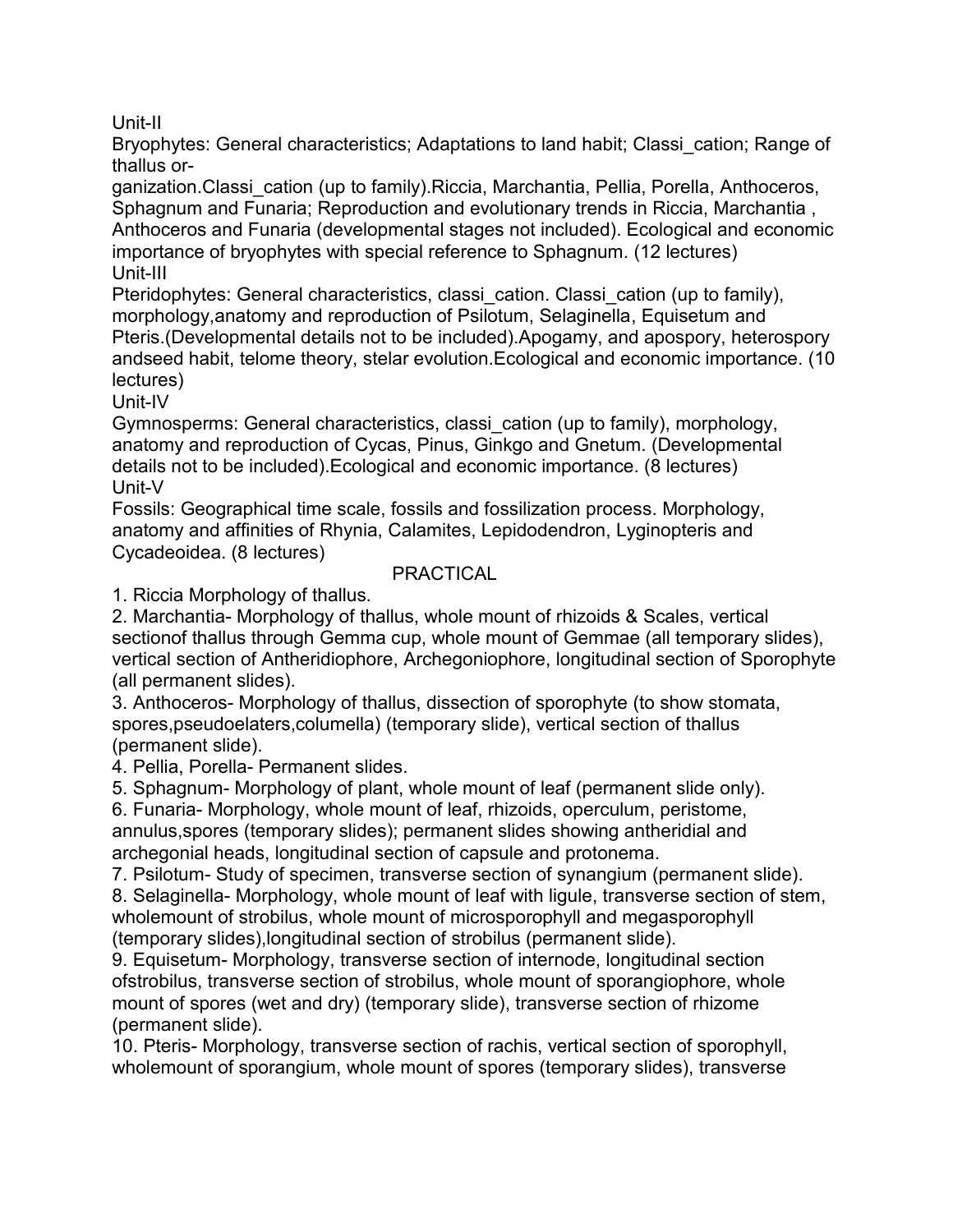section of rhizome, wholemount of prothallus with sex organs and young sporophyte (permanent slide).

11. Cycas- Morphology (coralloid roots, bulbil, leaf), whole mount of microsporophyll,transverse section of coralloid root, transverse section of rachis, vertical section of leaet, vertical section of microsporophyll, whole mount of spores (temporary slides), longitudinal section of ovule,transverse section of root (permanent slide). 12. Pinus- Morphology (long and dwarf shoots, whole mount of dwarf shoot, male andfemalecones), transverse section of Needle, transverse section of stem, longitudinal section of transverse section of male cone, whole mount of microsporophyll, whole mount of Microspores (temporary slides), longitudinal section of female cone, tangential longitudinal section & radial longitudinal sections stem (permanent slide).

13. Gnetum- Morphology (stem, male & female cones), transverse section of stem, verticalsection of ovule (permanent slide)

14. Botanical excursion.

Suggested Readings:

1. Vashistha, P.C., Sinha, A.K., Kumar, A. (2010). Pteridophyta. S. Chand. Delhi, India.

2. Bhatnagar, S.P. & Moitra, A. (1996). Gymnosperms. New Age International (P) Ltd Publishers, New Delhi, India.

3. Parihar, N.S. (1991). An introduction to Embryophyta: Vol. I. Bryophyta. Central Book Depot. Allahabad.

4. Raven, P.H., Johnson, G.B., Losos, J.B., Singer, S.R. (2005). Biology. Tata McGraw Hill,Delhi.

5. Vander-Poorteri 2009 Introduction to Bryophytes. COP.

SEMESTER-III

C-5: ANATOMY OF ANGIOSPERMS

(Credits-6: Theory-4, Practical-2)-Max. Marks: 100

THEORY (Each class 1 hr.): Marks-70

PRACTICAL (Each class 2 hrs.): Marks-30

Lectures: 60 (40 Theory + 20 Practical classes)

Unit-I

Introduction and scope of Plant Anatomy: Applications in systematics, forensics and pharmacognosy. (2 Lectures)

Tissues: Classi\_cation of tissues; Simple and complex tissues (no phylogeny);

cytodifferentiation of tracheary elements and sieve elements;Pits and plasmodesmata; Wall ingrowths and transfer cells,adcrustation and incrustation,Ergastic substances. (5 Lectures)

Unit-II

Stem: Organization of shoot apex (Apical cell theory, Histogen theory, Tunica Corpus theory, continuing meristematic residue, cytohistological zonation); Types of vascular bundles; Structure of dicot and monocot stem. (5 Lectures)

Leaf: Structure of dicot and monocot leaf, Kranz anatomy. (4 Lectures)

Root: Organization of root apex (Apical cell theory, Histogen theory, Korper-Kappe theory); Quiescentcentre; Root cap; Structure of dicot and monocot root; Endodermis, exodermis and origin of lateral root. (4 Lectures) Unit-III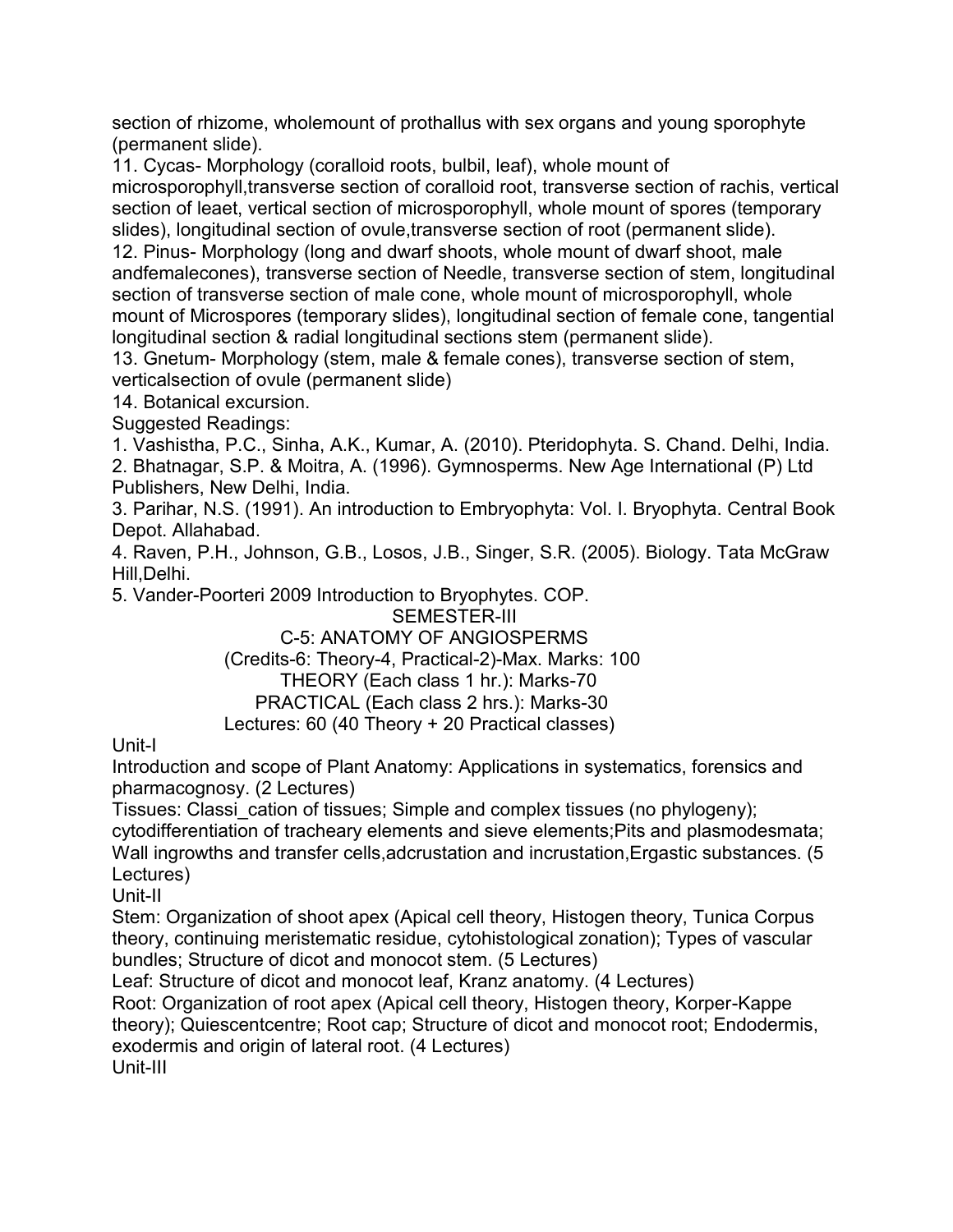Vascular Cambium: Structure, function and seasonal activity of cambium; Secondary growth in root and stem. (4 Lectures)

Wood: Axially and radially oriented elements; Types of rays and axial parenchyma; Cyclic aspects and reaction wood; Sapwood and heartwood; Ring and di\_use porous wood; Early and late wood,tyloses; Dendrochronology. (5 Lectures)

Periderm: Development and composition of periderm, rhytidome and lenticels. (3 Lectures)

Unit-IV

Adaptive and Protective Systems Epidermal tissue system, cuticle, epicuticular waxes, trichomes(uni-and multicellular, glandular and nonglandular, two examples of each), stomata (classiffication); Ad-crustation and incrustation;Anatomical adaptations of xerophytes and hydrophytes. (5 Lectures)

Unit-V

Secretory System: Hydathodes, cavities, lithocysts and laticifers. (3 Lectures) PRACTICAL

1. Study of anatomical details through permanent slides/temporary stain

mounts/macerations/museum specimens with the help of suitable examples.

2. Apical meristem of root, shoot and vascular cambium.

3. Distribution and types of parenchyma, collenchyma and sclerenchyma.

4. Xylem: Tracheary elements-tracheids, vessel elements; thickenings; perforation plates; xylem fibres.

5. Wood: ring porous; diffuse porous; tyloses; heart- and sapwood.

6. Phloem: Sieve tubes-sieve plates; companion cells; phloem fibres.

7. Epidermal system: cell types, stomata types; trichomes: non-glandular and glandular.

8. Root: monocot, dicot, secondary growth.

9. Stem: monocot, dicot - primary and secondary growth; periderm; lenticels.

10. Leaf: isobilateral, dorsiventral, C4 leaves (Kranz anatomy).

11. Adaptive Anatomy: xerophytes, hydrophytes.

12. Secretory tissues: cavities, lithocysts and laticifers.

Suggested Readings:

1. Dickison, W.C. (2000). Integrative Plant Anatomy. Harcourt Academic Press, USA.

2. Fahn, A. (1974). Plant Anatomy. Pergmon Press, USA.

3. Mauseth, J.D. (1988). Plant Anatomy. The Benjammin/Cummings Publisher, USA.

4. Esau, K. (1977). Anatomy of Seed Plants. John Wiley & Sons, Inc., Delhi.

C-6: ECONOMIC BOTANY

(Credits-6: Theory-4, Practical-2)-Max. Marks: 100

THEORY (Each class 1 hr.): Marks-70

PRACTICAL (Each class 2 hrs.): Marks-30

Lectures: 60 (40 Theory + 20 Practical classes)

Unit-I

Origin of Cultivated Plants: Concept of Centres of Origin, their importance with reference to Vavilovs work. Examples of major plant introductions; Crop domestication and loss of genetic diversity;evolution of new crops/varieties, importance of germplasm diversty. (3 Lectures)

Unit-II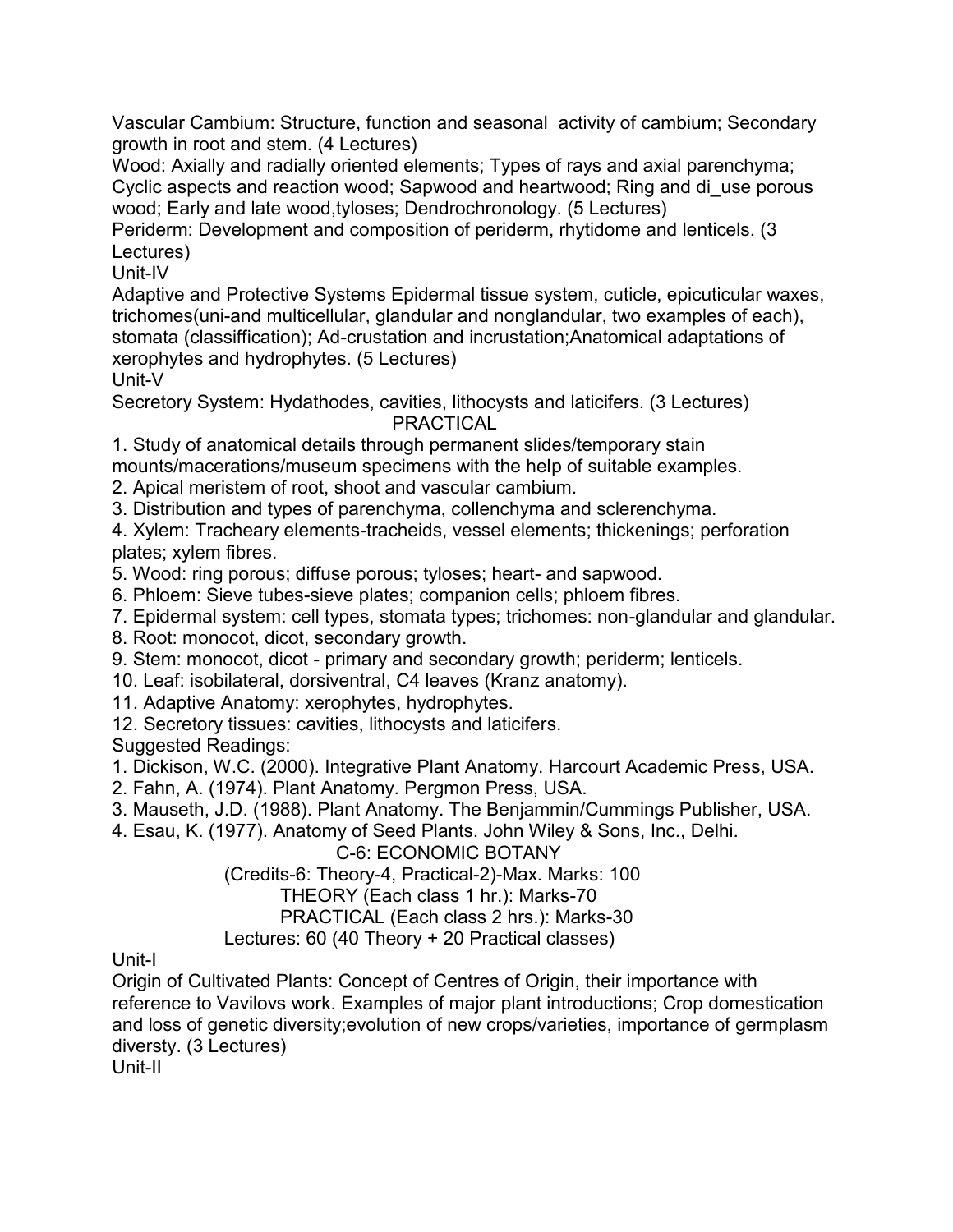Cereals : Wheat and Rice (origin, morphology, processing & uses), brief account of millets. (3lectures)

Legumes: General account, importance to man and ecosystem. (3 Lectures) Sugars & Starches: Morphology and processing of sugarcane, products and byproducts of sugarcane industry. Potato morphology, propagation & uses. (3 lectures) Unit-III

Spices:Listing of important spices, their family and part used, economic importance with special reference to fennel, saffron, clove and black pepper (4 Lectures)

Beverages: Tea, Coffee (morphology, processing & uses)(4 lectures) Drug-yielding plants: Thera-peutic and habit-forming drugs with special reference to Cinchona, Digitalis, Papaver and Cannabis.(4 Lectures)

Tobacco: Tobacco (Morphology, processing, uses and health hazards) (2 Lectures) Unit-IV

Oils & Fats: General description, classiffication, extraction, their uses and health implications ground-nut, coconut, linseed and Brassica and Coconut (Botanical name, family & uses) (4 lectures)

Essential Oils: General account, extraction methods, comparison with fatty oils & their uses. (4 Lectures)

Unit-V

Natural Rubber: Para-rubber: tapping, processing and uses. (2 Lectures)

Timber plants: General account with special reference to teak and pine. (2 Lectures) Fibres: Classiffication based on the origin of fibres, Cotton and Jute (morphology, extraction and uses). (2 Lectures)

## PRACTICAL

1. Cereals: Rice (habit sketch, study of paddy and grain, starch grains, micro-chemical tests).

2. Legumes: Soya bean, Groundnut, (habit, fruit, seed structure, micro-chemical tests).

3. Sugars & Starches: Sugarcane ( habit sketch; cane juice- micro-chemical tests), Potato(habit sketch, tuber morphology, T.S. tuber to show localization of starch grains, w.m. starch grains,micro-chemical tests).

4. Spices: Black pepper, Fennel and Clove (habit and sections).

5. Beverages: Tea (plant specimen, tea leaves), Co\_ee (plant specimen, beans).

6. Oils & Fats: Coconut- T.S. nut, Mustardplant specimen, seeds; tests for fats in crushed seeds.

7. Essential oil-yielding plants: Habit sketch ofRosa, Vetiveria, Santalum and Eucalyptus (specimens/photographs).

8. Rubber: specimen, photograph/model of tapping, samples of rubber products.

9. Drug-yielding plants: Specimens of Digitalis, Papaverand Cannabis.

10. Tobacco: specimen and products of Tobacco.

11. Woods: Tectona, Pinus: Specimen, Section of young stem.

12. Fibre-yielding plants: Cotton (specimen, whole mount of seed to show lint and fuzz; whole mount of Fibre and test for cellulose), Jute (specimen, transverse section of stem, test for lignin on transverse section of stem and fibre). Suggested Readings:

1. Kochhar, S.L. (2012). Economic Botany in Tropics, MacMillan & Co. New Delhi, India.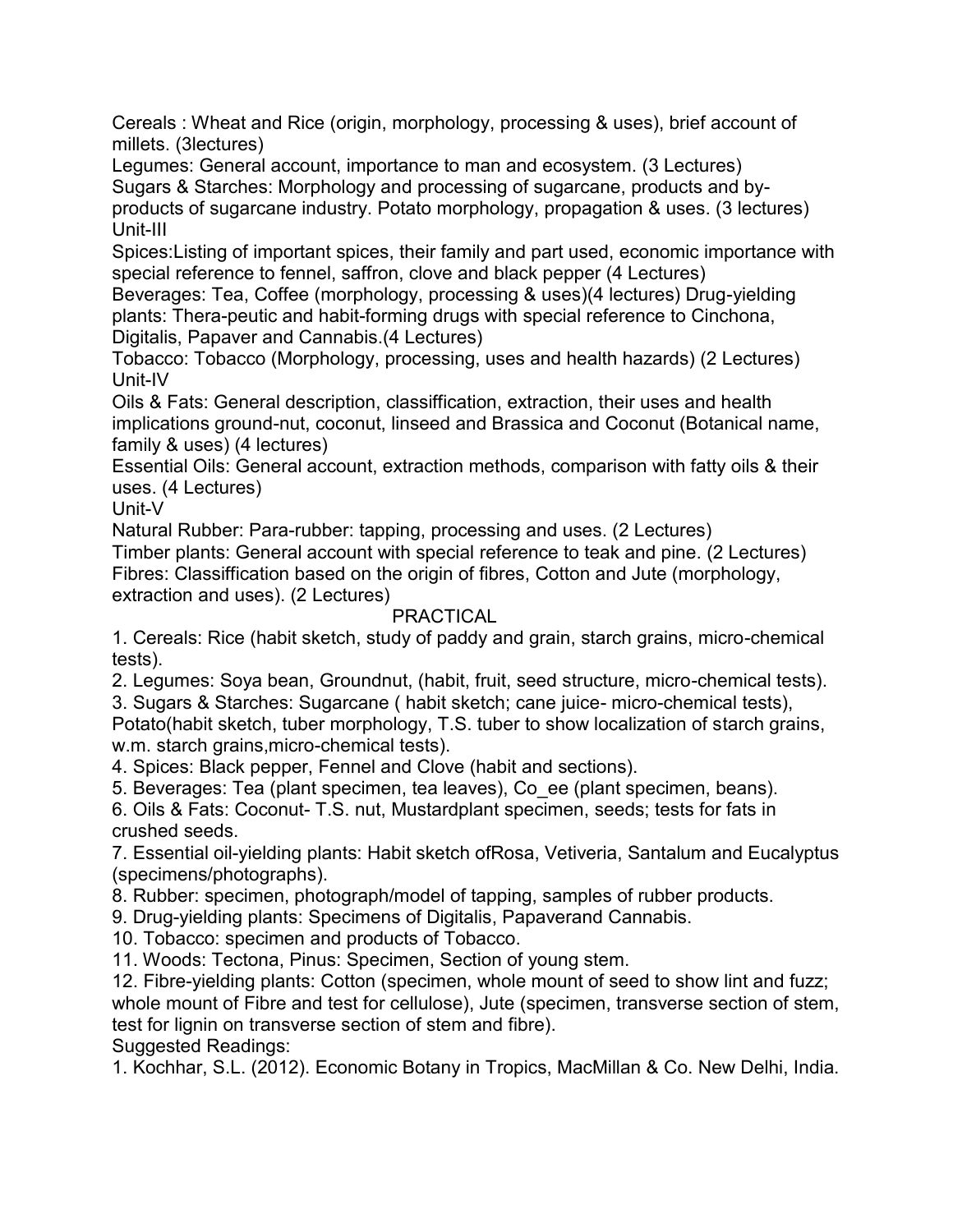2. Wickens, G.E. (2001). Economic Botany: Principles & Practices. Kluwer Academic Publishers, The Netherlands.

3. Chrispeels, M.J. and Sadava, D.E. (2003). Plants, Genes and Agriculture. Jones & Bartlett Publishers.

> C-7: GENETICS- (Credits-6: Theory-4, Practical-2)-Max. Marks: 100 THEORY (Each class 1 hr.): Marks-70 PRACTICAL (Each class 2 hrs.): Marks-30 Lectures: 60 (40 Theory + 20 Practical classes)

Unit-I

Mendelian genetics and its extension Mendelism: History; Principles of inheritance; Chromosome theory of inheritance; Autosomes and sex chromosomes; Probability and pedigree analysis; Incomplete dominance and codominance; Multiple alleles, Lethal alleles, Epistasis, Pleiotropy, Recessive and Dominant traits, Penetrance and Expressivity, Numericals; Polygenic inheritance. (16 lectures)

Unit-II

Extrachromosomal Inheritance: Chloroplast mutation: Variegation in Four oclock plant; Mitochondrial mutations in yeast; Maternal e\_ects-shell coiling in snail; Infective heredity- Kappa particles in Paramecium. (6 lectures)

Unit-III

Linkage, crossing over and chromosome mapping: Linkage and crossing over-Cytological basis of crossing over; Recombination frequency, two factor and three factor crosses; Interference and coincidence; Numericals based on gene mapping; Sex

Linkage. (12 lectures)

Unit-IV

Variation in chromosome number and structure: Deletion, Duplication, Inversion, Translocation,Position effect, Euploidy and Aneuploidy (8 lectures)

Gene mutations: Types of mutations; Molecular basis of Mutations; Mutagens physical and chemical (Base analogs, deaminating, alkylating and intercalating agents); Detection of mutations: CIBmethod. Role of Transposons in mutation.DNA repair mechanisms. (6 lectures)

Unit-V

Fine structure of gene: Classical vs molecular concepts of gene; Cis-Trans complementation test for functional allelism; Structure of Phage T4, rII Locus. (6 lectures)

Population and Evolutionary Genetics: Allele frequencies, Genotype frequencies, Hardy-Weinberg Law, role of natural selection, mutation, genetic drift. Genetic variation and Speciation. (6 lectures)

## PRACTICAL

1. Meiosis through temporary squash preparation.

2. Mendels laws through seed ratios. Laboratory exercises in probability and chi-square analysis.

3. Chromosome mapping using test cross data.

4. Pedigree analysis for dominant and recessive autosomal and sex linked traits with oral chart.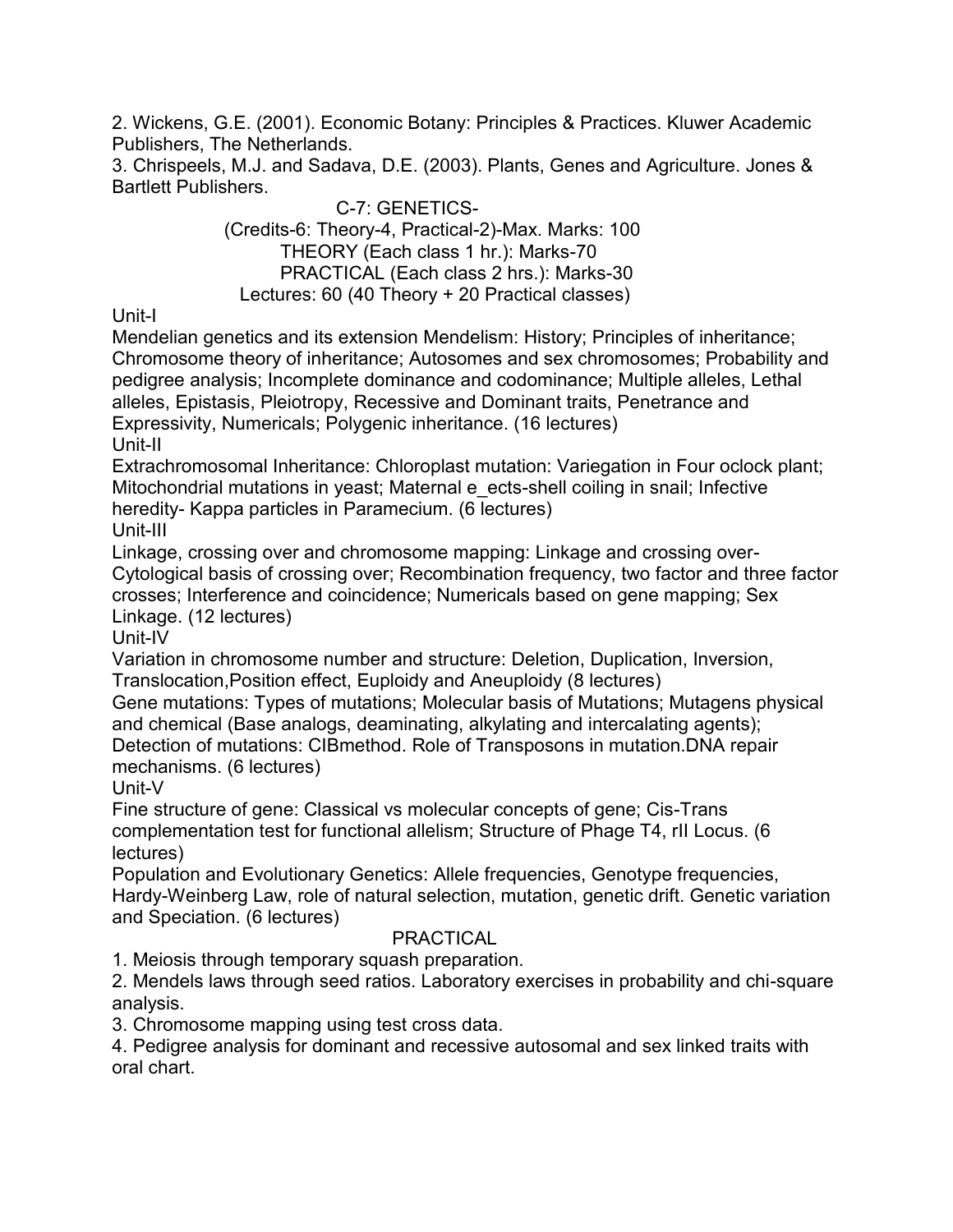5. Incomplete dominance and gene interaction through seed ratios (9:7, 9:6:1, 13:3, 15:1, 12:3:1,9:3:4).

6. Blood Typing: ABO groups & Rh factor.

7. Study of aneuploidy: Downs, Klinefelters and Turners syndromes.

8. Photographs/Permanent Slides showing Translocation Ring, Laggards and Inversion Bridge.

Suggested Readings:

1. Gardner, E.J., Simmons, M.J., Snustad, D.P. (1991). Principles of Genetics, John Wiley &sons, India. 8th edition.

2. Snustad, D.P. and Simmons, M.J. (2010). Principles of Genetics, John Wiley & Sons Inc.,India. 5th edition.

3. Klug, W.S., Cummings, M.R., Spencer, C.A. (2012). Concepts of Genetics. Benjamin Cum-mings, U.S.A. 10th edition.

4. Griffiths, A.J.F., Wessler, S.R., Carroll, S.B., Doebley, J. (2010). Introduction to Genetic Analysis. W. H. Freeman and Co., U.S.A. 10th edition.

## SEMESTER-IV

C-8: MOLECULAR BIOLOGY (Credits-6: Theory-4, Practical-2)-Max. Marks: 100 THEORY (Each class 1 hr.): Marks-70 PRACTICAL (Each class 2 hrs.): Marks-30 Lectures: 60 (40 Theory + 20 Practical classes)

Unit-I

Nucleic acids : Carriers of genetic information: Historical perspective; DNA as the carrier of genetic information (Griffiths, Hershey & Chase, Avery, McLeod & McCarty, Fraenkel-Conrats experiment.(4 lectures)

Unit-II

The Structures of DNA and RNA / Genetic Material: DNA Structure: Miescher to Watson and Crick- historic perspective, DNA structure, Salient features of double helix, Types of DNA, Types of genetic material, denaturation and renaturation, cot curves; Organization of DNAProkaryotes,Viruses, Eukaryotes. RNA Structure- Organelle DNA - mitochondria and chloroplast DNA.The Nucleosome -Chromatin structure- Euchromatin,

Heterochromatin- Constitutive and Facultative heterochromatin. (8 lectures) The replication of DNA: Chemistry of DNA synthesis (Kornbergs discovery); General principles bidirectional, semi-conservative and semi discontinuous replication, RNA priming; Various models of DNA replication, including rolling circle, (theta) mode of replication, replication of linear ds-DNA,replication of the 5end of linear chromosome; Enzymes involved in DNA replication. (6 lectures) Unit-III

Central dogma and genetic code: Key experiments establishing-The Central Dogma (Adaptor hypothesis and discovery of mRNAtemplate), Genetic code (deciphering & salient features) (2 lectures)

Mechanism of Transcription: Transcription in prokaryotes; Transcription in eukaryotes (4 lectures)

Processing and modification of RNA: Split genes-concept of introns and exons, removal of introns,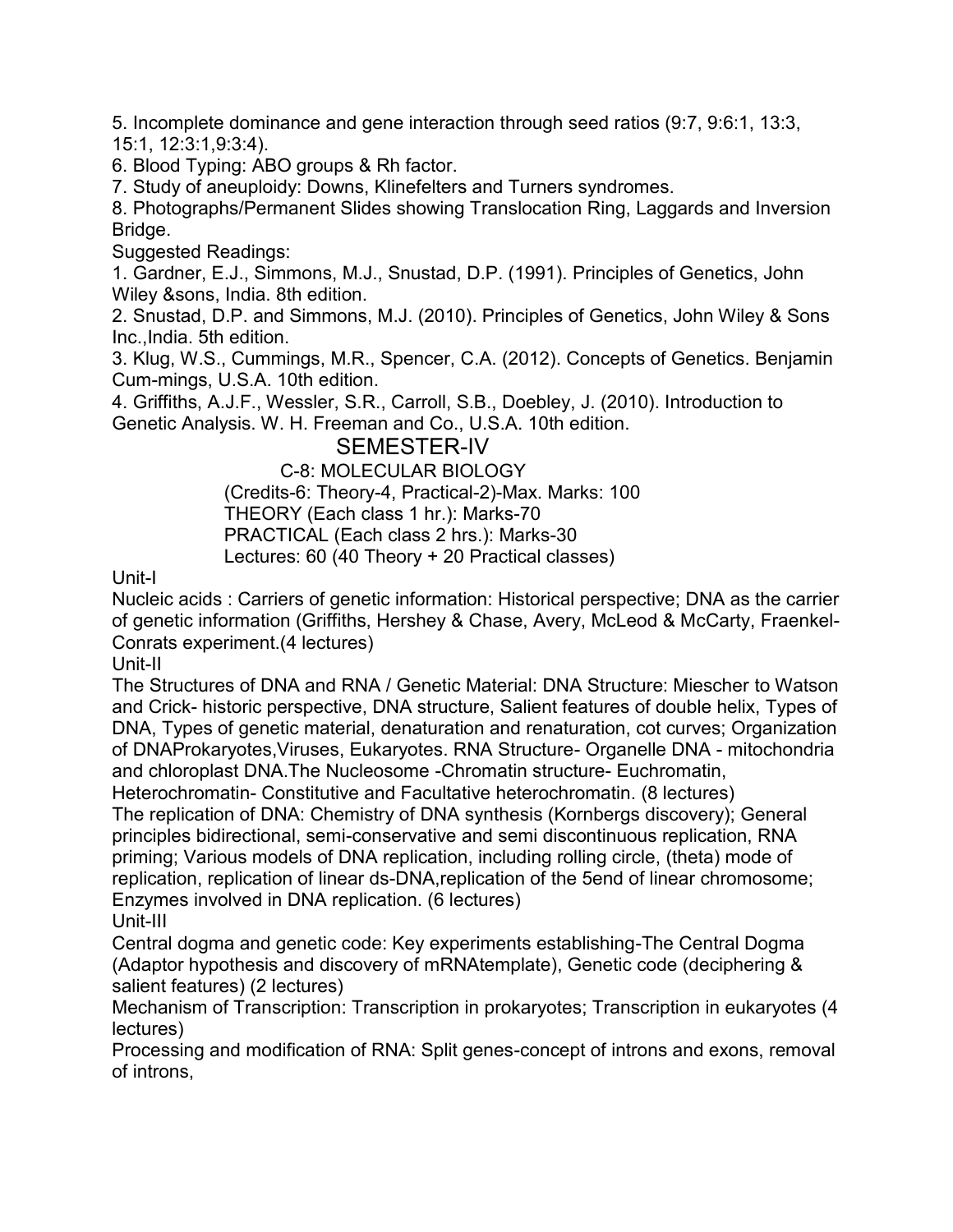spliceosome machinery, splicing pathways, group I & group II intron splicing, alternative splicing eu-karyotic mRNA processing(5 cap, 3 polyA tail); Ribozymes, exon shuffing; RNA editing and mRNA transport. (5 lectures)

Unit-IV

Translation (Prokaryotes and eukaryotes): Ribosome structure and assembly, mRNA; Charging of tRNA, aminoacyl tRNA synthetases; Various steps in protein synthesis, proteins involved in initiation,elongation and termination of polypeptides; Fidelity of translation; Inhibitors of protein synthesis;Post-translational modifications of proteins. (6 lectures)

Unit-V

Regulation of transcription in prokaryotes and eukaryotes: Principles of transcriptional regulation;

Prokaryotes: Regulation of lactose metabolism and tryptophan synthesis in E.coli. Eukaryotes: transcription factors, heat shock proteins, steroids and peptide hormones; Gene silencing. (5 lectures)

## **PRACTICAL**

1. Preparation of LB medium and raising E.Coli.

2. Isolation of genomic DNA from E.Coli.

3. DNA isolation and RNA estimation by orcinol method.

4. DNA estimation by diphenylamine reagent/UV Spectrophotometry.

5. Study of DNA replication mechanisms through photographs (Rolling circle, Theta replication and semi-discontinuous replication).

6. Study of structures of prokaryotic RNA polymerase and eukaryotic RNA polymerase II through photographs.

7. Photographs establishing nucleic acid as genetic material (Messelson and Stahls, Avery et al,Griffiths, Hershey & Chases and Fraenkel & Conrats experiments)

8. Study of the following through photographs: Assembly of Spliceosome machinery; Splicing mechanism in group I & group II introns; Ribozyme and Alternative splicing. Suggested Readings:

1. Watson J.D., Baker, T.A., Bell, S.P., Gann, A., Levine, M., Losick, R. (2007). Molecular Biology of the Gene, Pearson Benjamin Cummings, CSHL Press, New York, U.S.A. 6th edition.

2. Snustad, D.P. and Simmons, M.J. (2010). Principles of Genetics. John Wiley and Sons Inc.,U.S.A. 5th edition.

3. Klug, W.S., Cummings, M.R., Spencer, C.A. (2009). Concepts of Genetics. Benjamin Cummings. U.S.A. 9th edition.

4. Russell, P. J. (2010). iGenetics- A Molecular Approach. Benjamin Cummings, U.S.A. 3rdedition.

5. Griffiths, A.J.F., Wessler, S.R., Carroll, S.B., Doebley, J. (2010). Introduction to Genetic Analysis. W. H. Freeman and Co., U.S.A. 10th edition.

C-9: PLANT ECOLOGY & PHYTOGEOGRAPHY (Credits-6: Theory-4, Practical-2)-Max. Marks: 100 THEORY (Each class 1 hr.): Marks-70 PRACTICAL (Each class 2 hrs.): Marks-30 Lectures: 60 (40 Theory + 20 Practical classes)

Unit-I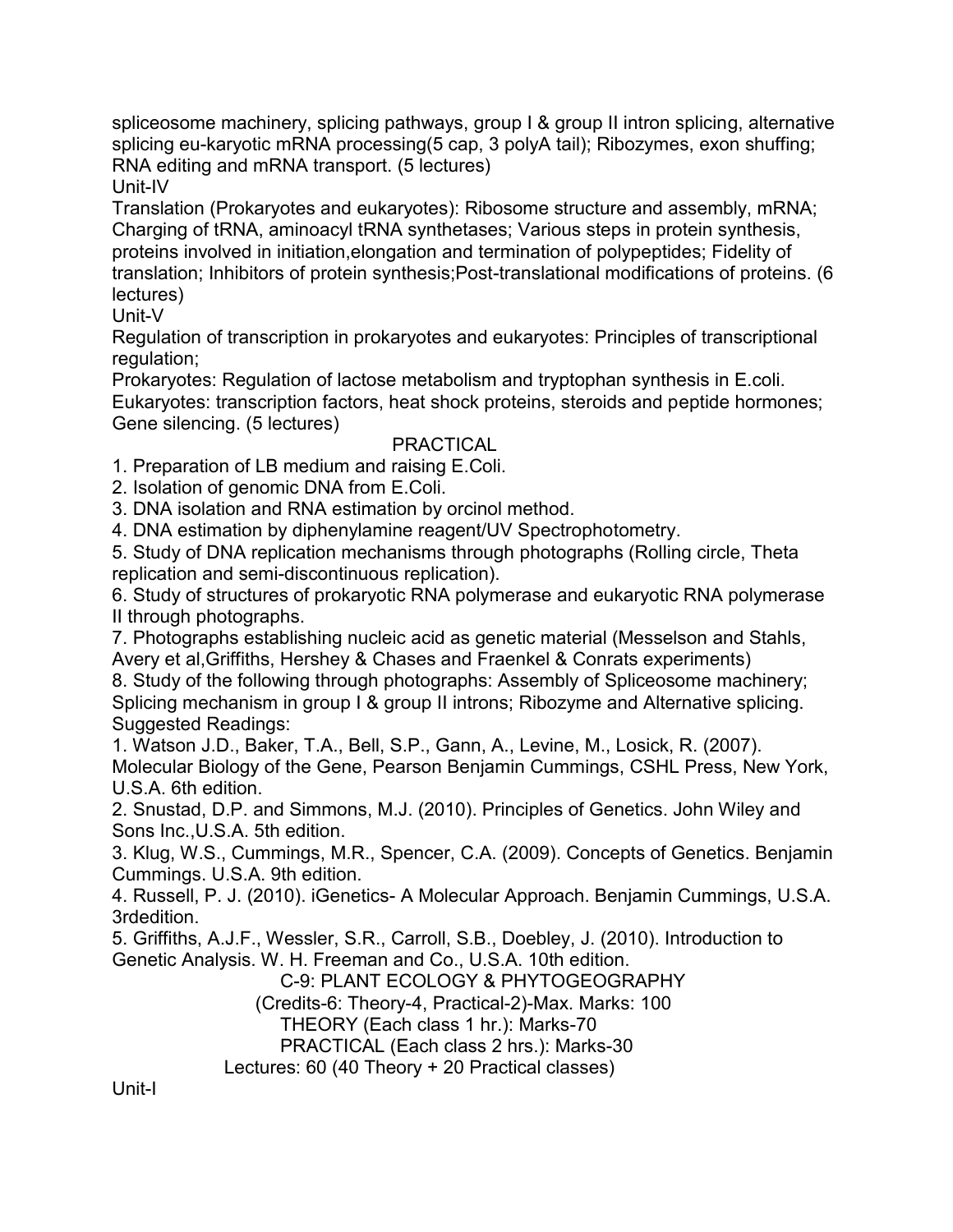Introduction Concept of ecology, Autoecology, Synecology, system ecology, Levels of organization.Inter-relationships between the living world and the environment, the components of environmental,concept of hydrosphere and lithospgere and dynamism, homeostasis. (2 lectures)

Unit-II

Soil: Importance; Origin; Formation; Composition; Physical; Chemical and Biological components;Soil profile; Role of climate in soil development. (5 lectures)

Water: Importance: States of water in the environment; Atmospheric moisture; Precipitation types(rain, fog, snow, hail, dew); Hydrological Cycle; Water in soil; Water table. (2 lectures)Light, temperature, wind and fire: Variations; adaptations of plants to their variation. (4 lectures)

Unit-III

Biotic interactions: 2 lectures Population ecology: Characteristics and Dynamics .Ecological Speciation 4 lectures Plant communities: Concept of ecological amplitude; Habitat and niche; Characters:analytical and synthetic; Ecotone and edge effect; Dynamics: succession processes, types; climax concepts. (4 lectures) Unit-IV

Ecological pyramids. (4 lectures)

Functional aspects of ecosystem: Principles and models of energy ow; Production and productiity; Ecological efficiencies; Biogeochemical cycles; Cycling of Carbon, Nitrogen and Phosphorus. (5 lectures)

Unit-V

Phytogeography: Principles; Continental drift; Theory of tolerance; Endemism; Brief description of major terrestrial biomes (one each from tropical, temperate & tundra); Phytogeographical division of India; Local Vegetation. (8 lectures) PRACTICAL

1. Study of instruments used to measure microclimatic variables: Soil thermometer, maximum and minimum thermometer, anemometer, psychrometer/hygrometer, rain gauge and lux meter.

2. Determination of pH of various soil and water samples (pH meter, universal indicator/Lovibondcomparator and pH paper)

3. Analysis for carbonates, chlorides, nitrates, sulphates, organic matter and base deficiency from two soil samples by rapid field tests.

4. Determination of organic matter of different soil samples by Walkley & Black rapid titration method.

5. Comparison of bulk density, porosity and rate of infiltration of water in soils of three habitats.

6. Determination of dissolved oxygen of water samples from polluted and unpolluted sources.

7. (a) Study of morphological adaptations of hydrophytes and xerophytes (four each).

(b) Study of biotic interactions of the following: Stem parasite (Cuscuta), Root parasite (Orobanche) Epiphytes, Predation (Insectivorous plants).

8. Determination of minimal quadrat size for the study of herbaceous vegetation in the college campus, by species area curve method (species to be listed).

9. Quantitative analysis of herbaceous vegetation in the college campus for frequency and comparison with Raunkiaers frequency distribution law.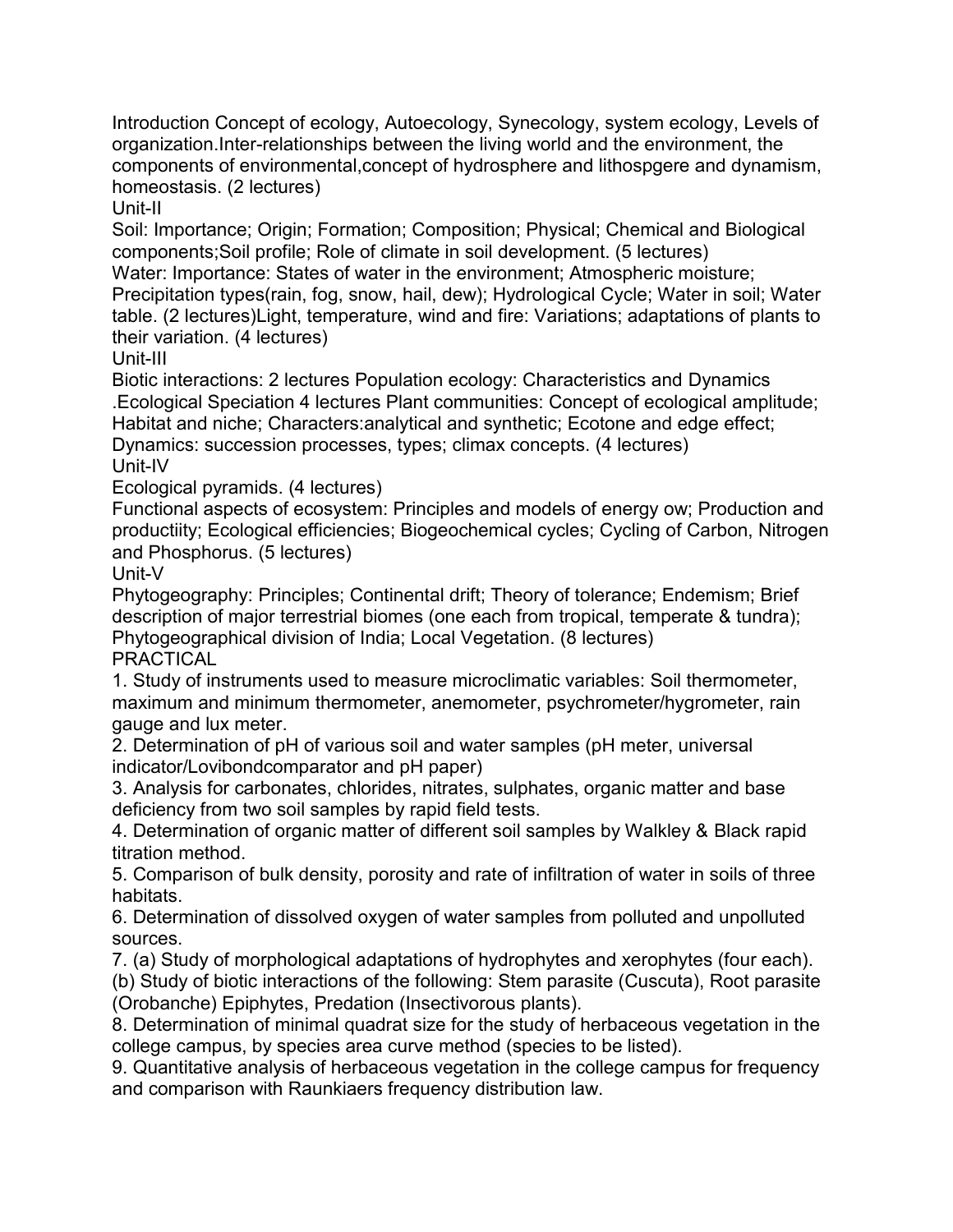10. Quantitative analysis of herbaceous vegetation for density and abundance in the college campus.

11. Field visit to familiarise students with ecology of different sites.

Suggested Readings:

1. Odum, E.P. (2005). Fundamentals of ecology. Cengage Learning India Pvt. Ltd., New Delhi.5th edition.

2. Singh, J.S., Singh, S.P., Gupta, S. (2006). Ecology Environment and Resource Conservation.Anamaya Publications, New Delhi, India.

3. Sharma, P.D. (2010). Ecology and Environment. Rastogi Publications, Meerut, India. 8<sup>th</sup> edition.

4. Wilkinson, D.M. (2007). Fundamental Processes in Ecology: An Earth Systems Approach.Oxford University Press. U.S.A.

5. Kormondy, E.J. (1996). Concepts of ecology. PHI Learning Pvt. Ltd., Delhi, India. 4th edition.

C-10: PLANT SYSTEMATICS (Credits-6: Theory-4, Practical-2)-Max. Marks: 100 THEORY (Each class 1 hr.): Marks-70 PRACTICAL (Each class 2 hrs.): Marks-30 Lectures: 60 (40 Theory + 20 Practical classes)

Unit-I

Plant identification, Classiffication, Nomenclature; Biosystematics. (2 lectures) Identification: Field inventory; Functions of Herbarium; Important herbaria and botanical gardens of the world and India; Virtual herbarium; E-flora; Documentation: Flora, Monographs, Journals ;Keys: Single access and Multi-access. (5 lectures) Unit-II

Taxonomic hierarchy: Concept of taxa (family, genus, species); Categories and taxonomic hierarchy; Species concept (taxonomic, biological, evolutionary). (5 lectures) Botanical nomenclature: Principles and rules (ICN); Ranks and names; Typi\_cation, author citation, valid publication, rejection of names, principle of priority and its limitations; Names of hybrids. (5 lectures)

Unit-III

Systematics-an interdisciplinary science: Evidence from palynology, cytology, phytochemistry and molecular data. (6 lectures)

Systems of classiffication: Major contributions of Theophrastus, Bauhin, Tournefort, Linnaeus, Adanson, de Candolle, Bessey, Hutchinson, Takhtajan and Cronquist; Classification systems of Bentham and Hooker (upto series) and Engler and Prantl (upto series); Brief reference of Angiosperm Phylogeny Group (APG III) classification. (6 lectures)

Unit-IV

Biometrics, numerical taxonomy and cladistics: Characters; Variations; OTUs, character weighting and coding; cluster analysis; Phenograms, cladograms (definitions and differences). (4 lectures)

Unit-V

Phylogeny of Angiosperms: Terms and concepts (primitive and advanced, homology and analogy,parallelism and convergence, monophyly, Paraphyly, polyphyly and clades).origin & evolution of angiosperms; coevolution of angiosperms and animals;